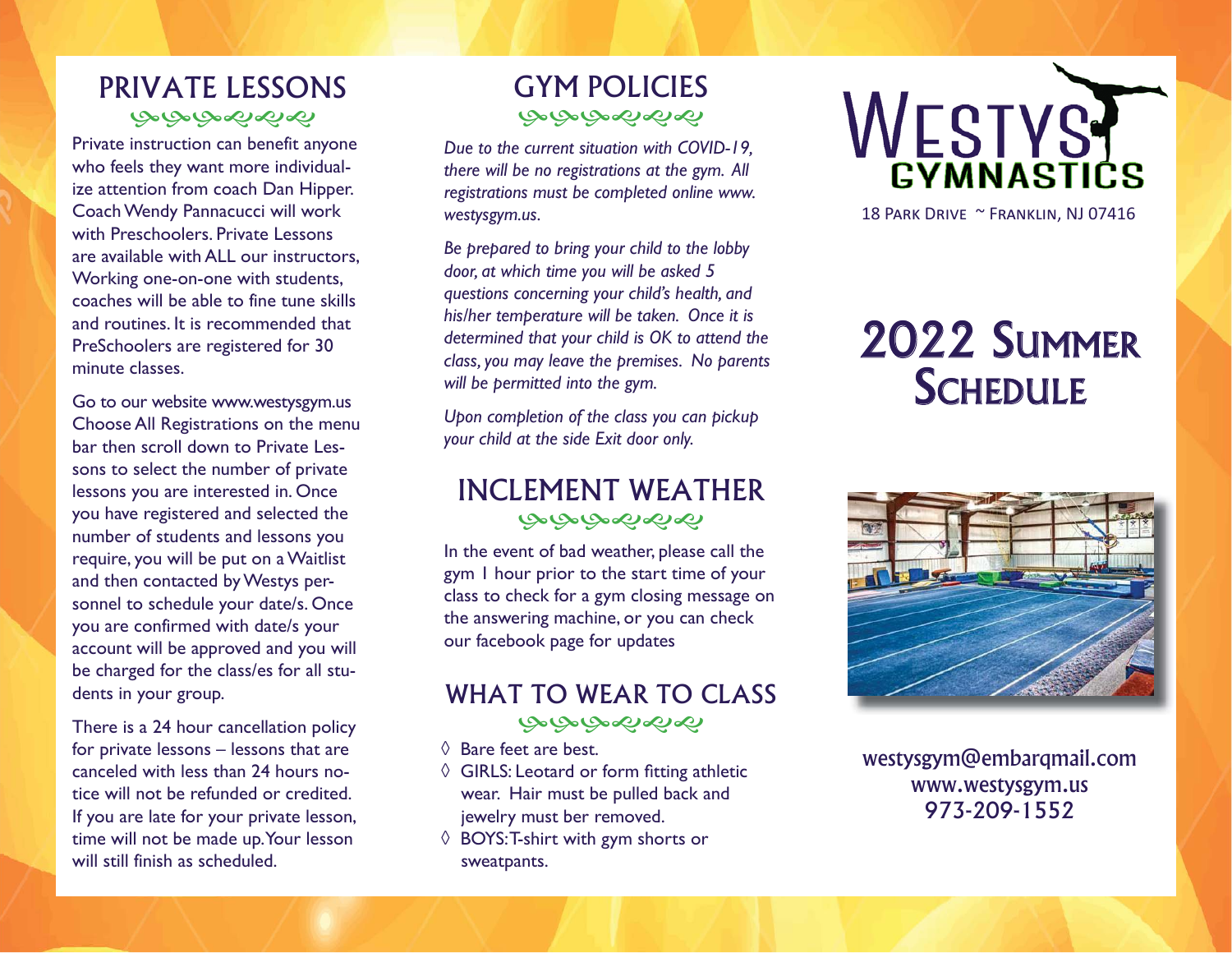#### **Ongoing Team classes**

GAP Power Team Training Monday 6:00-7:30 pm and Thurs. 5:00-6:30 pm Ages 7 - 11

#### Power Team

(will be evaluated to qualify for team) Monday and Wednesday 6:00-8:00 pm

#### Pre Team / Copper Team

Ages 5-8 (will be evaluated to qualify for team) Tuesday and Thursday, 5:00-7:30 pm Ages 6-9 and 10-14

**~ ~ ~ ~ ~**

#### Summer Preschool PlusRegistration by instructor invitation only Tuesday, 4:00 - 5:00 pm Ages 4-6

#### Summer PreschoolAges 3-4 and 5-6

Monday, 5:00 pm-5:45 pm Tuesday, 10:00 am-10:45 am Tuesday, 4:00 pm - 4:45 pm Wednesday, 5:30 pm - 6:15 pm Thursday, 10:45 pm - 11:30 p Thursday, 4:00 pm - 4:45 pm

# Parent Participation

This class is designed for ages 6 & under, however, older siblings are welcome to participate. Tuesday,11:00 am -11:45 am Thursday, 9:45 am -10:30 am

#### Summer Ninjas (boys and girls) Ages  $6-8$  and  $9+$ Wednesday, 5:30 pm - 6:30 pm

#### Summer Recreational Gymnastics

Ages 6-7, 8-9 and 10+ Tuesday, 5:00 pm - 6:00 pm Tuesday, 6:00 pm - 7:00 pm Wednesday, 4:30 pm - 5:30pm Thursday, 5:00 - 6:00 pm

# Summer Tumbling

Ages  $6+$ Tuesday, 7:00 pm - 8:00 pm

# 6 WEEK SUMMER SCHEDULE

**~ ~ ~ ~ ~**

7/11/2022 - 8/18/2022

Monday to Thursday



# Summer Preschool45 Minutes Class\$175 for 6 week session

# Summer Preschool Plus45 Minutes Class\$175 for 6 week session

# Summer Recreational60 Minutes Class\$185 for 6 week session

# Summer Ninjas (boys and girls) 60 Minutes Class\$185 for 6 week session

# Summer Tumbling

#### 60 Minutes Class\$185 for 6 week session

# *Sibling Discount Available*

# Yearly Registration Fee \$25 per child